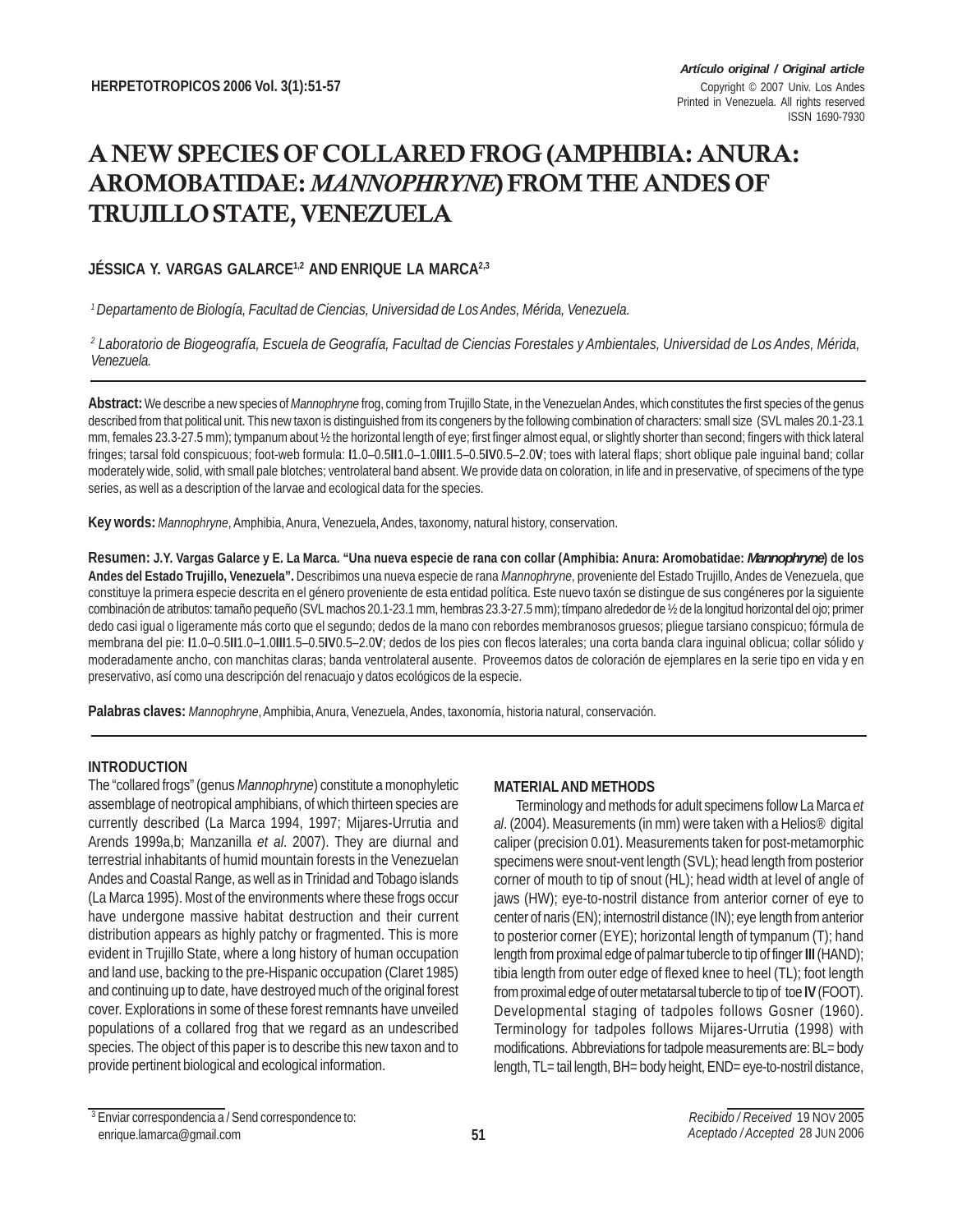ESD= eye-to-snout distance, ED= eye diameter, SSD= spiracle-tosnout distance, SDD= spiracle-to-dorsum distance, CMH= caudal musculature height, DFH= dorsal fin height, VFH= ventral fin height, ADW= anterior diastema width, PDW= posterior diastema width, ODW= oral disc width, BW= body width, IOD= interorbital distance, IND= internostril distance.

Geographical coordinates were obtained with a receptor Garmin® GPS map 60 CSx. Type specimens are deposited in the Collection of Amphibians and Reptiles of the Laboratorio de Biogeografía, Universidad de Los Andes, Mérida, Venezuela (ULABG).

#### **DESCRIPTION OF SPECIES**

*Mannophryne trujillensis* sp. nov. (Figs. 1-7)

## **Holotype**

ULABG 1160, an adult female with deeply convoluted oviducts and eggs 1.2 mm in diameter, from Paseo Los Ilustres, Quebrada Los Cedros, 840 m. elevation, 9°21'46.0''N, 70°26'41.8''W., Trujillo, Estado Trujillo, Venezuela. Collected by Enrique La Marca on 30 November 1984.

### **Paratypes**

ULABG 1150-1159 and 1392-1401, topotypes bearing the same data as holotype; ULABG 1198-1216, from Paragüita, 700 m. elevation, 2 Km East of Flor de Patria, Estado Trujillo, Venezuela; captured by Enrique La Marca and Dexy Borjas on 20 January 1985. ULABG 6845-6846, topotypes, collected by Enrique La Marca, Diego Cadenas and Luis Felipe Esqueda on 26 July 2006.

## **Etymology**

The specific name is a toponym that refers to the political unit of provenance of the type series, the Estado Trujillo, in northwestern Venezuela.

#### **Definition and diagnosis**

A small species of *Mannophryne* (SVL males 20.1-23.1 mm, females 23.3-27.5 mm); characterized by (1) skin of dorsum smooth with small inconspicuous flat tubercles in lower back; (2) tympanum with a thick supratympanic fold, about ½ horizontal length of eye; (3) point of snout slightly rounded in both dorsal and lateral views; (4) canthus rostralis not well-defined, between straight and slightly curved; (5) first finger almost equal or slightly shorter than second; (6) disk on third finger about 1.8 times wider than adjacent phalanx; (7) fingers with thick lateral fringes; keel along outer edge of fourth finger, from base of pad to half of the hand, almost reaching thenar; (8) cloacal fold short with entire border; (9) tarsal fold conspicuous, not ending in enlargement or tubercle; (10) foot-web formula: **I**1.0–0.5**II**1.0– 1.0**III**1.5–0.5**IV**0.5–2.0**V**; (11) toes with lateral flaps; (12) no pale nor dark dorsolateral bands present; (13) disc on fourth toe wider than preceding phalanx; (14) short oblique pale inguinal band; (15) collar moderately wide, solid or with small pale blotches; (16) ventrolateral band absent; (17) marks on venter absent; (18) third finger in males not enlarged; (19) short teeth, not fang-like; (20) lingual papillae absent; (21) pad absent on distal portion of forearm in males; (22) testes cream.

*M. trujillensis* more closely resembles another wide-collar aromobatid frog: *M. lamarcai* Mijares-Urrutia and Arends, 1999. The new species can be distinguished from the former (characters of *M. lamarcai* within parentheses) by having a wider collar (narrower), less webbing between toes (more webbing, **I**(1.0-2.0)-(0.5-1)**II**(1.5- 2.0)-(1.0-1.5)**III**(1.5-2.0)-(1.0-1.5)**IV**(0.5-2.0)-(1.0-2.0)**V**). Furthermore, *M. trujillensis* lacks a cream canthal stripe surrounding the snout that is so distinctive in specimens of *M. lamarcai*, albeit some specimens of *M. trujillensis* may have heavily dark-stippled cream spots. Additionally, *M. trujillensis* lacks the cream stripe that is present below the tympani in specimens of *M. lamarcai*.

From all other species in the genus having a wide collar, *Mannophryne trujillensis* is distinguished by the combination of characters in its definition. In some specific details, the new taxon is easily distinguished from the remaining wide-collar *Mannophryne* by having a unique foot-web formula between toes **IV** and **V** (i.e. **IV**0.5- 2.0**V**), and by having a larger tympanum in relation to the horizontal length of eye (1/2 versus 1/3 to 2/3) except from *M. yustizi* (La Marca, 1989) that is also 1/2. The later has less amount of webbing between the outermost toes (**IV**0.5-1.0**V** versus the unique formula given above for *M. trujillensis*).

Additional characters to distinguish the new species from the other wide-collared *Mannophryne* frogs are as follows. *Mannophryne trinitatis* (Garman, 1887) has low lateral flaps on toes (well developed in *M. trujillensis*), and less amount of web between toes **IV** and **V** ((0.0-0.5)-(0.0-0.5) vs. 0.5-2.0 in *M. trujillensis*). *Mannophryne riveroi* (Donoso-Barros, 1965) is a much larger frog (SVL females 43.3 mm, males 35 mm; versus 25.4 mm in females and 21.6 mm in males of the new species) and lacks the oblique inguinal band present in *M. trujillensis*. *Mannophryne oblitterata* (Rivero, 1984) is a much more foot-webbed frog (every pair of toes having webs reaching from two to three phalanges versus less than two in *M. trujillensis*). *Mannophryne caquetio* Mijares-Urrutia and Arends, 1999, *M. collaris* (Boulenger, 1912) *and M. cordilleriana* La Marca, 1994, among other characters, have smaller tympani (2/5 of the horizontal length of eye vs. ½ in *M. trujillensis*). *Mannophryne herminae* (Boettger, 1893) has an internostril distance 1.7 times eye-to-nostril distance (1.5 times in *M. trujillensis*) and a more developed tarsal fold.

Of the *Mannophryne* with narrow collar, the new species is differentiated from *M. olmonae* (Hardy, 1983) and *M. neblina* (Test, 1956) by having a uniformly dark collar (with pale flecks in *M. trujillensis*); additionally, *M. neblina* is a larger frog, with entire pale immaculate lips (a unique character within the genus).

The new taxon is distinguished from the recently described *M. leonardoi* Manzanilla *et al*., 2007, by having more webbed feet (rudimentary foot web in the later) and from an undescribed species, coming from Península de Paria (Manzanilla *et al*., in press), among other characters, by having a wide collar, as opposed to narrow collar.

## **Description of Holotype**

Head slightly wider than long. Interorbital area smooth, very slightly curved (almost flat); interorbital distance about 1/3 greater than upper eyelid width. Canthus rostralis not well-defined, between straight and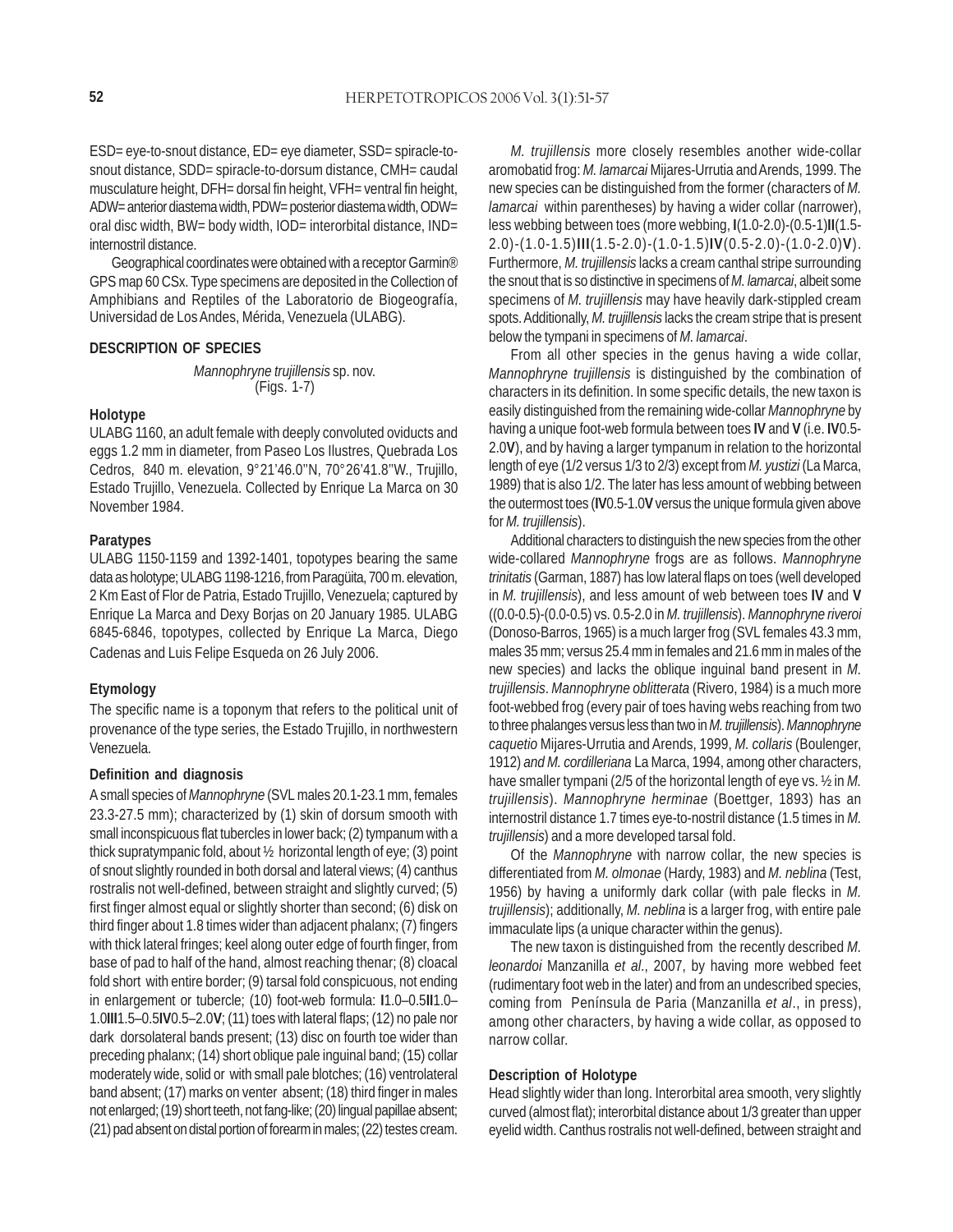slightly curved. Nares slightly elevated, directed laterally and slightly backwards; nares closer to tip-of-snout than to eye. Loreal region almost vertical, slightly concave, descending abruptly to lips. Snout sub-ovoid in dorsal view (cf. Fig. 1); tip of snout slightly rounded in both dorsal and lateral view. Horizontal length of eye about 1.7 times eye-to-nostril distance. Internostril distance about 1.5 times eye-tonostril distance. Tympanum separated from eye about ½ its horizontal length; thick supratympanic fold, covering both lower and posterior upper parts of tympanum; tympanic ring well defined, with both anterior and ventral ridges slightly elevated. Mouth rictus with one to three tubercles. Tongue spatulate, wider and with an entire border in its posterior end; about twice longer than wide and its width about 1/3 mouth width; posterior ½ not adherent to floor of mouth. Lingual papillae absent. Choanae rounded with its anterior part concealed by palatal shelf of maxillary arch. Maxilla and premaxilla toothed; teeth short, not fang-like.

 Dorsum smooth on anterior part, bearing small inconspicuous tubercles on lower back. Flanks with low, inconspicuous tubercles, look almost smooth. Throat, chest and venter smooth. Upper arm and forearm bearing inconspicuous tubercles; a small, inconspicuous tubercle on distal end of ventral surfaces of forearm; metacarpal tubercle not well-defined; palmar tubercle oval, almost rounded in outline, about 1.5 times the size of thenar; thenar tubercle oval, about twice longer than wide; no supernumerary tubercles; subarticular tubercles moderate-sized, flattened, rounded to oval in shape, largest on first finger; small pads on fingers, pads wider than long, largest pad on third finger, about 1/3 size of tympanum and about 1.8 times wider than adjacent phalanx. Fingers free, with thick lateral fringes; keel along outer edge of fourth finger, from base of pad to half of the hand, almost reaching to thenar. First finger almost equal, or slightly shorter than second (cf. Fig. 2); third finger in males, not enlarged; disks on fingers rounded, with two oval, well-defined dorsal scutes.

No tubercles on any surfaces of posterior extremities. Length of



**FIG. 1.** Dorsal view of head of *Mannophryne trujillensis* (paratype ULABG 1198), Paragüita, Trujillo State, Venezuela. Scale= 5 mm.

*Vista dorsal de cabeza de* Mannophryne trujillensis *(paratipo ULABG 1198), de Paragüita, Estado Trujillo, Venezuela. Escala= 5 mm.*



**FIG. 2.** Left hand (ventral view) of *Mannophryne trujillensis* (paratype ULABG 1198). Scale= 5 mm.

*Mano izquierda (vista ventral) de* Mannophryne trujillensis *(paratipo ULABG 1198). Escala= 5 mm.*

tibia about 47% snout-to-vent distance. Tarsal fold conspicuous, not ending in tubercle nor having a distal enlargement; inner metatarsal tubercle elongated; outer metatarsal tubercle oval, shorter than inner metatarsal tubercle; subarticular tubercles oval, flattened. Toes moderately webbed; foot web formula: **I**1.0–0.5**II**1.0–1.0**III**1.5– 0.5**IV**0.5–2**V**; toes with lateral flaps; largest toe disk on second toe (cf. Fig. 3). Heels do not overlap when thighs are held at right angles to body axis.

# **Coloration of holotype in preservative**

Dorsum pale brown with little dark dots and a relatively large irregular spot spread for all around dorsum; head paler than dorsum; numerous cream spots with smaller dark brown dots, from the medium part of tympanum to venter; lower lip paler than upper lip. Lower part of tympanic fold and lower eyelid are pale-cream; palpebral membrane transparent with a dark brown edge. Loreal region dark brown, alike the rim of nostril. There are cream spots distributed all around the arm. Phalanges begin with a transversal cream stripe followed by a dark brown stripe with small cream dots; both colour stripes being alternate. Discs on fingers **II** and **IV** dark brown and the discs **III** and **I** are cream. Flanks mostly as dark as dorsum. A discontinuous cream stripe extends from ingle to half of flank and continues in form of little pale brown spots, until insertion of arm.

There is a cream spot in the inguinal region that follows perpendicular to half of thigh. Ventral area between shank and thigh is brown, coloration that fades towards its posterior region. Thigh with cream spots of different sizes, mostly concentrated on its posterior surface. Tarsi, metatarsi and phalanges light brown with little cream spots that become more prominent toward the phalanges, where they form stripes that cover the subarticular tubercles. Discs on toes are dark brown.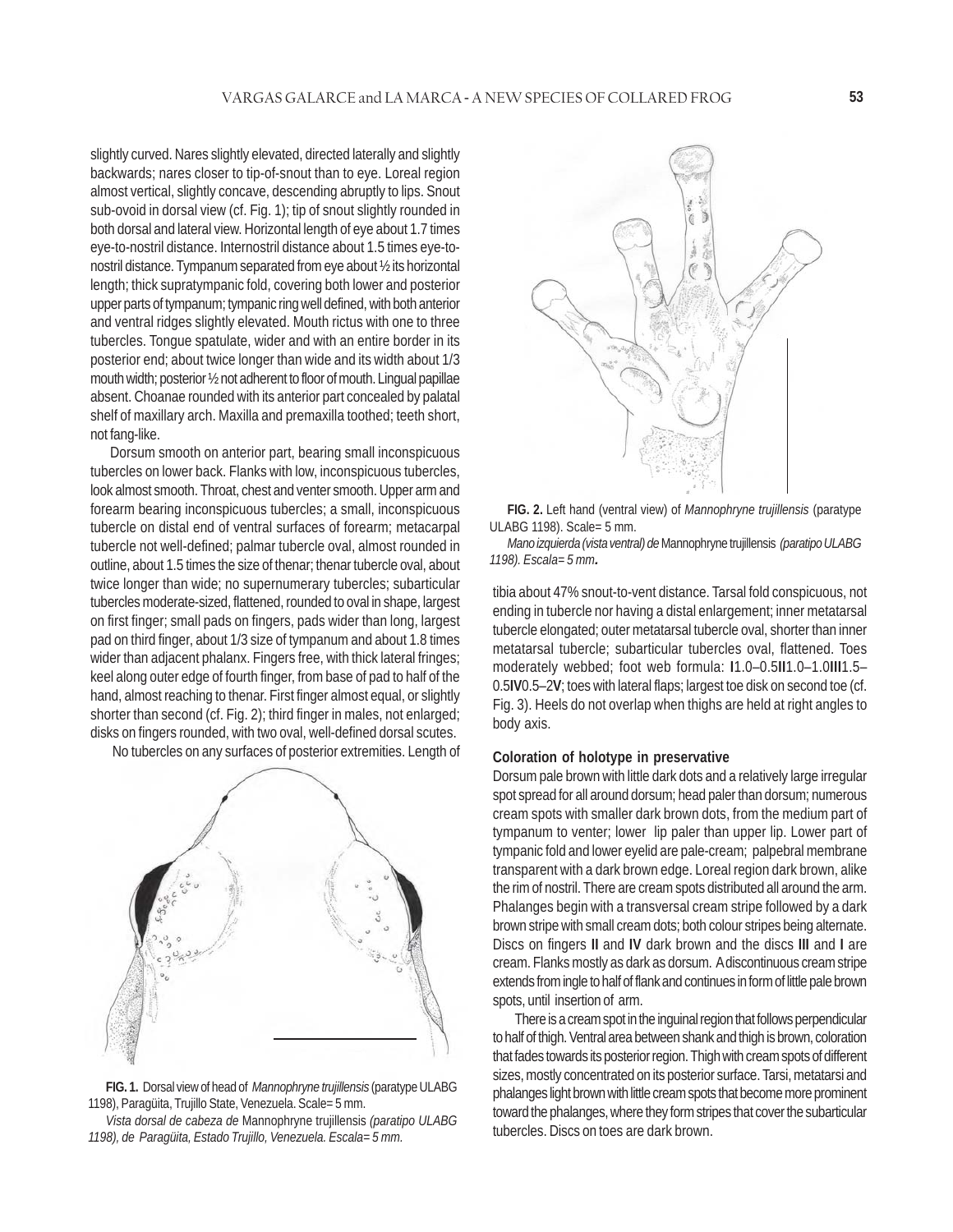

**FIG. 3.** Left foot (ventral view) of *Mannophryne trujillensis* (paratype ULABG 1198). Scale= 5 mm.

*Pata izquierda (vista ventral) de* Mannophryne trujillensis *(paratipo ULABG 1198). Escala= 5 mm.*

Ventral region cream-colored, except under the legs which are yellowish. Edge of lower lip with small pale brown dots. The collar is solid and moderately wide, with small pale blotches. Upper part of forearm with disperse pale brown dots, while ventrally it has a dark brown blotch that continues onto hand, covering all of it except the discs on fingers **I**, **II** and **III**, which are cream. Finger-pads gray. Lateral edges of venter with pale brown spots with cream dots inside. Lateral edges of thighs covered by a dark-brown blotch with little cream spots. Lateral edges of shanks with elongate dark-brown blotches. Under portions of tarsi covered by pale-brown dots. Soles pale brown with cream spots. Upper part of discs on toes, and toepads, pale gray; interdigital membranes cream.

### **Coloration of type series in life**

The holotype possessed a marbled dorsum; black collar; yellow throat, with anterior part gray, posterior part yellow; white venter; yellow stripe in front of arms, reaching almost to corner of mouth; yellow inguinal stripe; yellow spots on flanks (E. La Marca, field notes 30 November 1984).

The coloration for the paratopotype series ULABG 1151 to 1157, from Trujillo city, is on records as follows: collar dark brown, blackish to almost black; or dusted with yellow on posterior part. Posterior part of throat intense-yellow with white lateral borders, anterior part whitish or gray (sometimes, a white coloration borders the yellow on the sides). Chest and venter are white or grayish-white. Yellow tinge or yellowish spots present on the border between flanks and venter.

Oblique inguinal band between pale yellow to intense yellow, reaching to mid-flank, where it turns to brown up to arm insertion. Undersides of thighs pale gray, lead-gray or with a pale-violet tinge. Posterior surfaces of thighs with yellowish-white minute dots. Dorsum almost uniformly brown, dark brown, dark-brown with pale spots, or ashy-brown. Cross-bars on thighs pale brown, inconspicuous (sometimes absent). Dermal scutes present on digit-tips, pale-blue. Base of tympanum pale-gray, while the iris is pale-brown (E. La Marca, field notes 29-30 November 1984).

The coloration for the paratype series ULABG 1198 to 1216, from Paragüita, near Flor de Patria, was recorded as follows: collar wide, blackish, without reticulations, reaching laterally to mandibles in males; with white stippling in females. The throat is gray to dark gray, sometimes with yellow in posterior part or with two yellow spots on chest at the level of the scapular girdle in males; intense yellow in females. Chest is uniformly intense yellow, or with anterior part gray, or uniformly gray, in females. Venter, in males, white or grayish, except on posterior part that is dirty white. Venter, in females, yellow or whitish, or gray with posterior part white. Inguinal yellow-greenish or pale green spots sometimes present in females. Inguinal oblique band is coppery or yellowish (sometimes with an infra-posterior yellow spot) in males; yellow or pale yellow in females. Undersides of thighs are uniformly gray in males; pale green in proximal or distal parts in females. Proximal ventral parts of shanks gray to greenish-yellow in males and females. Tubercle at rictus has a copperish tinge (E. La Marca, field notes 20 January 1985).

Adult female paratopotype ULABG 6846 (Fig. 4) had an intense yellow throat, with lateral and anterior parts gray (Fig. 5). The collar was solid black, with some gray markings on its posterior border. Chest and venter intense yellow, with some irregular white spots. Under parts of thighs grayish. Shanks, below, yellowish-gray. Palms and soles dark gray. Iris pale caramel. Yellow inguinal band ending as diffuse spots near insertion of arm. Upper parts of legs with dark wide bands that alternate with narrower grayish-cream bands. Top of head dark brown. Dorsum with large dark brown spots on a dark brown-greenish background. Some elongate pale brown markings on shoulders. Arm and forearms with dark brown bands. Base of arm yellowish-cream. Dark loreal band. Grayish band, bearing dark spots, on upper lip, crossing the lower half of tympanum and almost reaching the arm pit. Dermal scutes on digits pale-gray. Narrow pale-gray bands on fingers and toes. Tongue yellowish-cream. Two short cream bands on each side of cloacal opening. Upper part of thighs, marbled (E. La Marca, field notes 1 August 2006).

#### **Variation**

The yellow throat coloration in females becomes more intense as females grow larger. Old mature females have intense yellow venters, while subadult and young adult females have white venters (Fig. 5). The collar, in females, ranges from solid to reticulate, the later resembling some *Mannophryne herminae* from Rancho Grande (Aragua State). The yellow inguinal band can be short or extending to reach almost the base of arm. Base of forearm can be yellowish cream to pale brown. Dark bands on legs can be conspicuous or inconspicuous.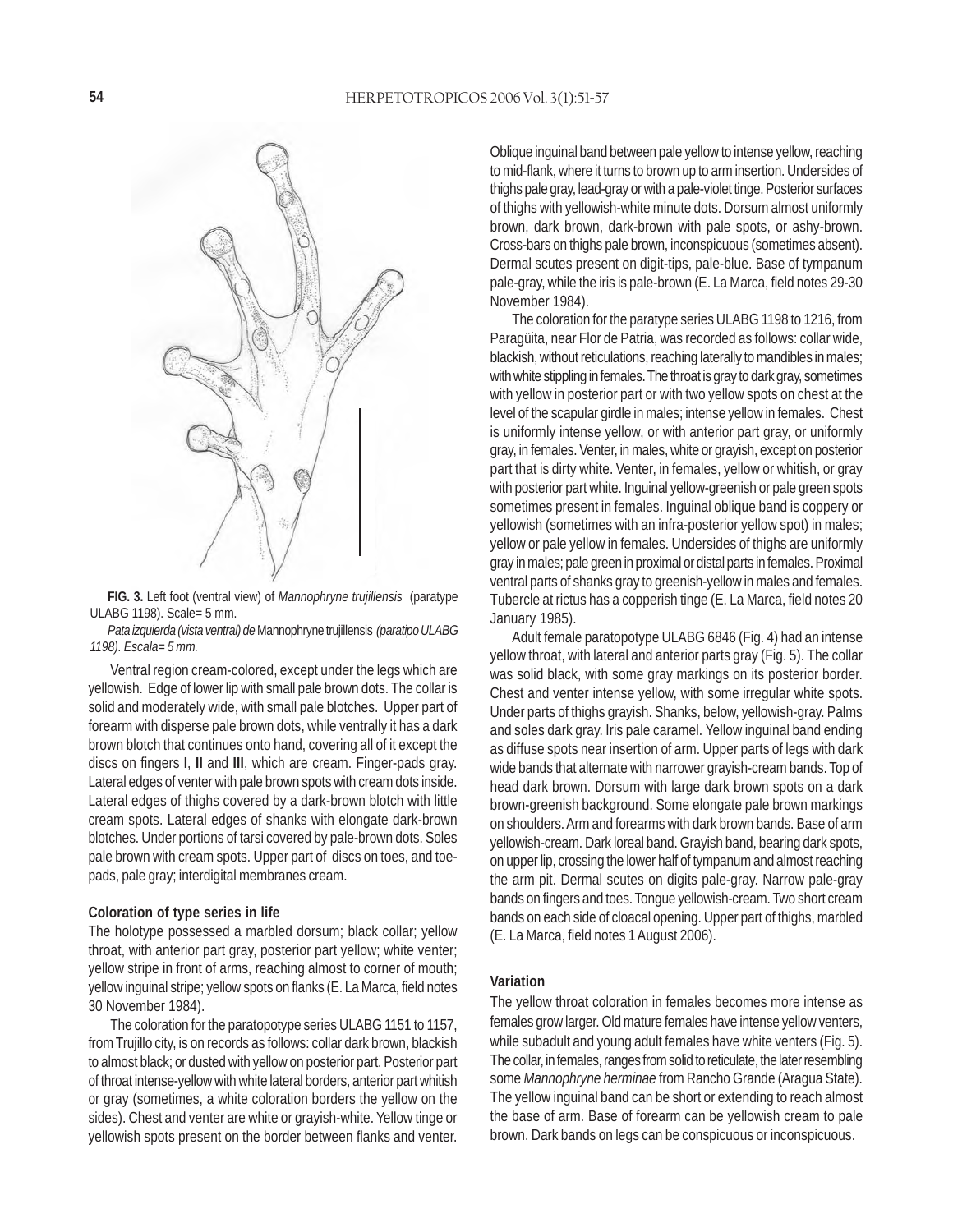

**FIG. 4.** Adult female of *Mannophryne trujillensis* (paratype ULABG 6846) from Quebrada Los Cedros at Park "Los ilustres", in Trujillo City, Venezuela. From a digital picture by E. La Marca.

*Hembra adulta de* Mannophryne trujillensis *(paratipo ULABG 6846) de Quebrada Los Cedros en el Parque Los ilustres, Trujillo, Venezuela. De una fotografía digital por E. La Marca.*

Variation in measurements of the type specimens is given in Table 1; data are arranged according to the places of origin of the populations.

In comparison to the holotype, toe-webbing could be more extensive between toes **I** and **II** (e.g. **I**1½-1**II** in ULABG 1157, 1206 and 1210; **I**2-1**II** in ULABG 1205), less or more between toes **II** and **III** (e.g. **II**1½-1**III** in ULABG 1157 and 1205-1206; **II**½-1**III** in ULABG 1202, 1210 and 1212), more between toes **III** and **IV** (e.g. **III**2-1**IV** in ULABG 1202 and 1212, **III**1½-1**IV** in ULABG 1205- 1206, **III**2-1½**IV** in ULABG 1210, **III**1½-1½**IV** in ULABG 1157), and variable between toes **IV** and **V** (e.g. **IV**1½-2**V** in ULABG 1157, **IV**½- 1½**V** in ULABG 1198, **IV**1-1½**V** in ULABG 1202, 1205-1206, 1210 and 1212).

ULABG 1198 has the right hand with atrophied phalanges; ULABG 1204 has the right foot larger (about 1.8 mm larger) than the left foot; ULABG 1211 lacks the second finger on left hand, apparently a malformation; ULABG 1154 presents syndactyly in three toes except the first one, and a toe is missing through malformation; ULABG 1151 and 1216 have small skin lesions (unpigmented blotches, muscles sometimes can be seen through translucent skin).

#### **Tadpoles**

The following account describe specimens in developmental stages 30 and 31 (Gosner 1960), lot ULABG 1161, all coming from the type locality. They are assigned tentatively to the new species on the basis of resemblance to other *Mannophryne* tadpoles. No other amphibians are known from this locality.

Body elongate and oval in dorsal view, depressed (wider than deep); widest in the first 1/3 of body length; deepest at about halflength of body. Snout broadly rounded in dorsal view. Eyes directed



**FIG. 5.** Ventral views of female paratype specimens (left, ULABG 6846; right, ULABG 6845) of *Mannophryne trujillensis*. Photo by E. La Marca.

*Vistas ventrales de ejemplares paratipos hembras (izquierda, ULABG 6846; derecha, ULABG 6845) de* Mannophryne trujillensis*. Foto por E. La Marca.*

**TABLE 1.** Measurements of metamorphosed *Mannophryne trujillensis*. Mean and standard deviation (above), with the range of variation (within parentheses). Abbreviations explained in materials and methods. F= females, M= males.

**TABLA 1.** *Medidas de* Mannophryne trujillensis *post-metamórficos. Media y desviación estándar (arriba), con rango de variación (entre paréntesis). Abreviaciones, explicadas en la sección de materiales y métodos. F= hembras, M= machos.*

| LOCALITY           | <b>SEX</b> | N  | <b>SVL</b>                        | TL                                                                                                       | HW                                                                                                  | HL                                        |                                                                                          | EYE                                 | EN                          | IN                           | <b>HAND</b>                              | <b>FOOT</b>                      |
|--------------------|------------|----|-----------------------------------|----------------------------------------------------------------------------------------------------------|-----------------------------------------------------------------------------------------------------|-------------------------------------------|------------------------------------------------------------------------------------------|-------------------------------------|-----------------------------|------------------------------|------------------------------------------|----------------------------------|
| Paseo Los Ilustres | $\pm$      | 14 | $24.2 \pm 2.7$                    | $12.1 + 1.0$<br>$(20.1-27.5)$ $(10.1-13.3)$ $(7.1-10.3)$ $(6.1-9.0)$ $(1.2-1.7)$ $(2.6-3.9)$ $(1.9-2.7)$ |                                                                                                     | $8.6 \pm 1.1$ $7.5 \pm 0.9$ $1.4 \pm 0.2$ |                                                                                          |                                     | $3.3 \pm 0.3$ $2.2 \pm 0.2$ | $3.1 \pm 0.3$<br>$(2.5-3.6)$ | $6.5 \pm 0.6$<br>$(5.6 - 7.5)$           | $11.2 \pm 1.1$<br>$(8.7-12.6)$   |
|                    | M          |    | $20.5 \pm 3.0$                    | $10.5 \pm 1.4$<br>$(17.4-20.0)$ $(8.9-12.7)$                                                             | $7.6 + 1.5$<br>$(6.0-10.1)$ $(5.5-7.3)$ $(1.1-1.6)$ $(2.5-3.4)$ $(1.6-2.5)$ $(2.1-3.3)$ $(4.8-7.3)$ |                                           | $6.3\pm0.7$ $1.3\pm0.2$ $2.8\pm0.3$ $2.0\pm0.3$                                          |                                     |                             | $2.7\pm0.4$ 5.6 $\pm0.9$     |                                          | $9.9 + 1.9$<br>$(7.8-13.2)$      |
| Paragüita          |            |    | $22.7 + 2.4$<br>$(19.8-26.6)$     | $11.7 \pm 1.1$<br>$(10.1-13.2)$ $(6.9-9.9)$                                                              | $8.8 \pm 1.1$                                                                                       | $7.2 \pm 0.8$<br>$(6.2 - 8.7)$            | $1.5 \pm 0.3$                                                                            | $(1.0-1.9)$ $(2.8-3.4)$ $(1.8-2.4)$ | $3.1 \pm 0.2$ $2.0 \pm 0.2$ | $3.0 \pm 0.2$                | $5.9 \pm 0.5$<br>$(2.8-3.2)$ $(5.1-6.4)$ | $10.6 \pm 1.1$<br>$(9.2 - 12.2)$ |
|                    | M          |    | $21.1 \pm 1.6$<br>$(18.6 - 23.1)$ | $11.0 + 0.6$<br>$(10.3-12.2)$ $(6.8-8.9)$                                                                | $7.8 \pm 0.8$                                                                                       | $6.8 \pm 0.7$                             | $1.3 \pm 0.2$<br>$(6.0-8.3)$ $(1.0-1.6)$ $(2.4-3.2)$ $(1.7-2.3)$ $(2.7-3.2)$ $(4.8-6.2)$ | $2.9 \pm 0.3$                       | $1.9 \pm 0.2$               | $3.0 \pm 0.2$                | $5.6 + 0.5$                              | $9.7 + 1.1$<br>$(8.2 - 11.2)$    |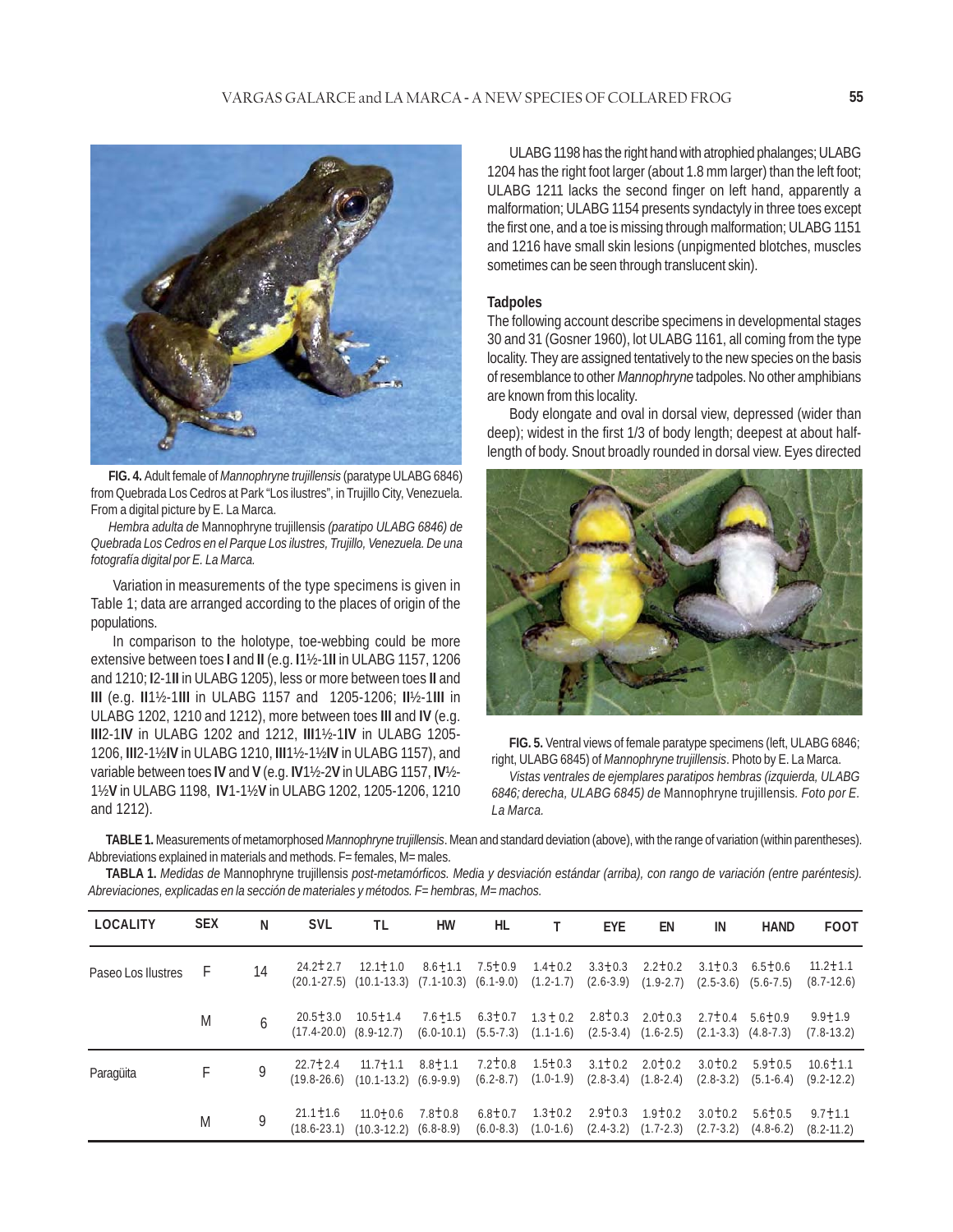dorso-laterally. Nostrils dorsolateral and directed antero-laterally, closer to eye than to tip-of-snout, about 33.3% distance from tip-ofsnout to anterior border of eye. Nostril-opening with semicircular shape. Edges of nostrils without ring. Internostril distance wider than interorbital distance. Chondocranial elements visible or not through skin of head. Spiracle localized at upper left side of the anterior part of body, conspicuous, forming a short tube completely attached to skin of body. Spiracle opening directed postero-dorsally at about 59% distance from tip-of-snout to posterior end of body. Cloaca in caudal position. Cloacal tube short, with dextral opening. Dorsal fin arising on body, slightly anterior to body-tail juncture. Ventral fin begins upon the tail. Length of caudal musculature shorter than total tail-length. Dorsal fin deeper than or about equal to ventral fin at about half the length of tail. Caudal musculature strong, with well-developed miomeres. Longitudinal tail-axis straight. Caudal musculature tapering gradually to end of tail. Tip-of-tail acutely rounded. Posterior legs intra-parallel with respect to cloacal tube. Posterior legs without dermal folds (Fig. 6).

Oral apparatus normal (i.e. with keratinized parts, without noticeable variation in their configuration along the pre-metamorphic stages), relatively small, directed ventrally at tip-of-snout. Oral apparatus medium-sized in relation to body width, located antero-ventrally and possessing lateral folds. Oral disc intra-angular (with lateral inflexions). A single row of small and blunt alternating papillae, separated by a wide rostral diastema on anterior border of the oral apparatus. Intramarginal papillae absent. Beaks ("querastostoma" of Mijares-Urrutia 1998) completely keratinized. Upper beak broadly arched, bearing narrow lateral extensions; lower beak broadly V-shaped. Acute serrations on both beaks; serrations on lower beak stronger than serrations on upper beak. Two upper and three lower rows of keratodonts ("denticles"); upper rows slightly larger than lower rows; first upper row complete; second upper row medially separated by a short gap, first lower row medially divided by a very short gap; second and third lower rows entire. Larger keratodonts tend to be on first lower row. Keratodonts on all rows well keratinized (Fig. 7).

Coloration in preservative: dorsum pale brown with dark brown fleckings; ventral fin translucent; dorsal fin translucent with numerous brown fleckings.



**FIG. 6.** Dorsal and lateral view of a tadpole of *Mannophryne trujillensis* (stage 31, lot ULABG 1161). Scale=5 mm.

*Vistas dorsal y lateral de un renacuajo de* Mannophryne trujillensis *(estadio 31, lote ULABG 1161). Escala=5mm.*



**FIG. 7.** Oral apparatus of a tadpole of *Mannophryne trujillensis* (stage 31, lot ULABG 1161). Scale= 1 mm.

*Aparato oral de un renacuajo de* Mannophryne trujillensis *(estadio 31, lote ULABG 1161). Escala= 1 mm.*

#### **Measurements of tadpoles**

Abbreviations as explained in the Material and Methods section. Measurements expressed as a mean, followed by standard deviation, and range within parentheses. BL=  $10.3\pm0.7$  (9.3-11.5), TL= 21.5 $\pm$ 1.9 (19.1-24.0), BH= 4.4 $\pm$ 0.4 (3.9-4.9), END= 2.2 $\pm$ 0.2 (2.0-2.3),  $ESD = 2.5 \pm 0.1$  (2.4-2.6),  $ED = 0.9 \pm 0.1$  (0.8-1.1),  $SSD = 6.1 \pm 0.4$  $(5.4-6.6)$ , SDD=  $2.8\pm0.3$  (2.3-3.1), CMH=  $2.0\pm0.1$  (1.8-2.2), DFH=  $1.7\pm0.2$  (1.5-1.9), VFH=  $1.2\pm0.1$  (1.0-1.4), ADW=  $1.2\pm0.4$  (0.8-2.0), PDW= 1.4±0.2 (1.2-1.6), ODW= 2.5±0.2 (2.2-2.7), BW= 5.6±0.3  $(5.1-5.9)$ , IOD=  $1.8\pm0.2$  (1.6-2.1), IND=  $1.3\pm0.2$  (1.1-1.6).

## **Ecological notes**

*Mannophryne trujillensis* inhabits semi-deciduous forests in Trujillo State. It is possible that the species occurs in many of these herpetologically unexplored places in the Andes of northwestern Venezuela. Most of the original semideciduous forests have been destroyed or highly modified for agricultural purposes (mainly coffee plantations); they can be considered among the most threatened ecosystems in the Venezuelan Andes. *Mannophryne* populations still survive in some of these places, but we lack long-term monitoring studies to assess properly their conservation status.

The ecology of the species is largely unknown. However, there are scanty worth-noting ecological data. Most specimens in Parque Los Ilustres were found on rocks and vegetation (submersed roots) in a stream Quebrada Los Cedros that runs across this urban park in Trujillo city. Some frogs were collected under rocks. Some of the collecting places had solid waste (Fig. 8) and a water pH value of 5.75. The water in the stream reached a temperature of 24 °C at  $14.45$  hours.

One natural predator of the new species could be the colubrid snake *Liophis melanotus* Shaw, 1802; a specimen of the later (ULABG 1162) was collected at the type locality and feed on adult specimens of the new species while kept in captivity. Pseudotelphusidae fresh water crabs, also present at the type locality, could be potential predators of the larvae as inferred from observations on its feeding on tadpoles under captivity conditions. Specimens from Paraguita come from a stream in a hilly sector behind the small town of Flor de Patria, in